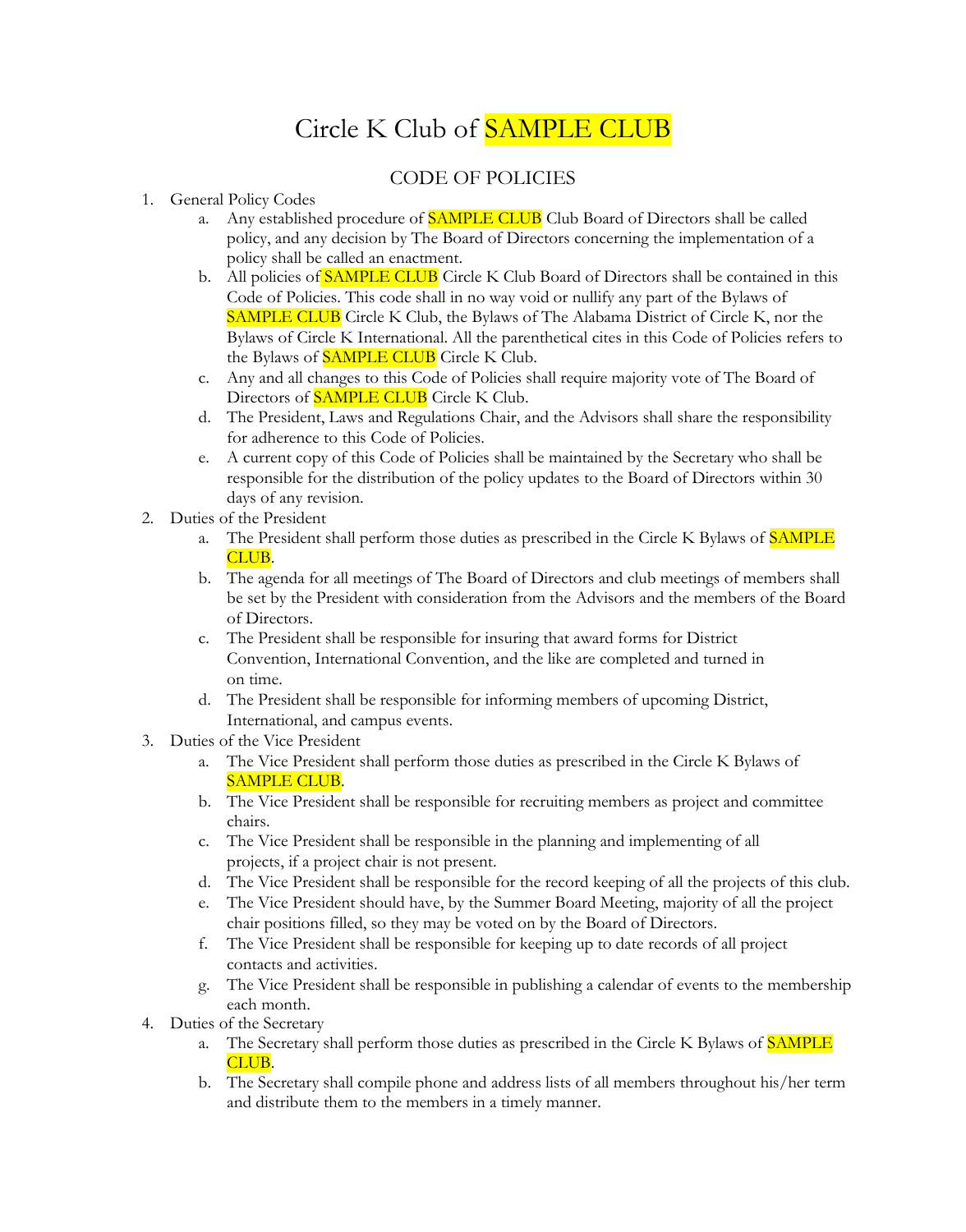- c. The Secretary shall keep two rolls of members. One roll is for International, it contains a list of all paid members and that number goes on any report form for International. The other roll is for the Alabama District, it contains a list of all active members and that number goes on any report form for the Alabama District.
- d. The Secretary shall be responsible for obtaining the information and completing The Alabama District Monthly Report Form by the requested date of the District.
- e. The Secretary shall be responsible for the taking of the minutes at every "Official" club function.
- f. The Secretary is also responsible for having the board minutes typed and distributed by the following meeting of the Board of Directors. Club minutes should be readily available for club members as soon after the club meeting as possible, no later than the next club meeting.
- g. The Secretary shall be responsible at each Board Meeting for informing the Board of Directors of members who have been placed on probationary status for hours and/or attendance.
- h. The Secretary shall be responsible for notifying members, in writing, of probationary hours status. This notification will occur within one week of completing the Monthly Report.
- i. The Secretary shall be responsible for responding, in writing, to any and all requests of members, in a prompt manner, of the decision made by the Board of Directors.
- j. The Secretary shall be responsible for notifying members in writing of probationary status of attendance within one week after missing the third meeting.
- 5. Duties of the Treasurer
	- a. The Treasurer shall perform those duties as prescribed in the Circle K Bylaws of SAMPLE CLUB.
	- b. The Treasurer shall keep detailed and organized documentation of any and all monetary transactions of the club.
	- c. The Treasurer, along with the President and Advisors, shall be responsible for reviewing the previous year's budget and allocating for the next year, with the approval of The Board of Directors.
	- d. The Treasurer shall have an updated budget to distribute at each meeting of The Board of Directors for the approval of the Board of Directors.
	- e. The Treasurer shall be responsible for any and all transactions made during his/her term as Treasurer.
	- f. The Treasurer shall be responsible for having proper documentation (original receipts) for each and every monetary transaction. After proper verification of the documentation, the Treasurer is responsible for the distribution of reimbursements in a timely manner.
	- g. The Treasurer shall be responsible for the reconciliation of the checking and the savings accounts each time a statement is received.
	- h. The Treasurer shall be responsible for maintaining separate accounts for Administrative activities and Service activities. These accounts must remain separated in the books. Money may be transferred from Administrative accounts to Service accounts but not from Service accounts to Administrative accounts.
- 6. Duties of the Board Members *(USE IF YOU HAVE ELECTED BOARD MEMBERS)*
	- a. The Board Members (3) shall perform those duties as prescribed in the Circle K Bylaws of SAMPLE CLUB.
	- b. The Board Members (3) shall be responsible for keeping the Board of Directors updated on the concerns of the membership of the club.
	- c. The Board Members (3) must chair or co-chair at least one service project during their term.
	- d. There are such committees the Board deems appropriate to replace chairing a service project: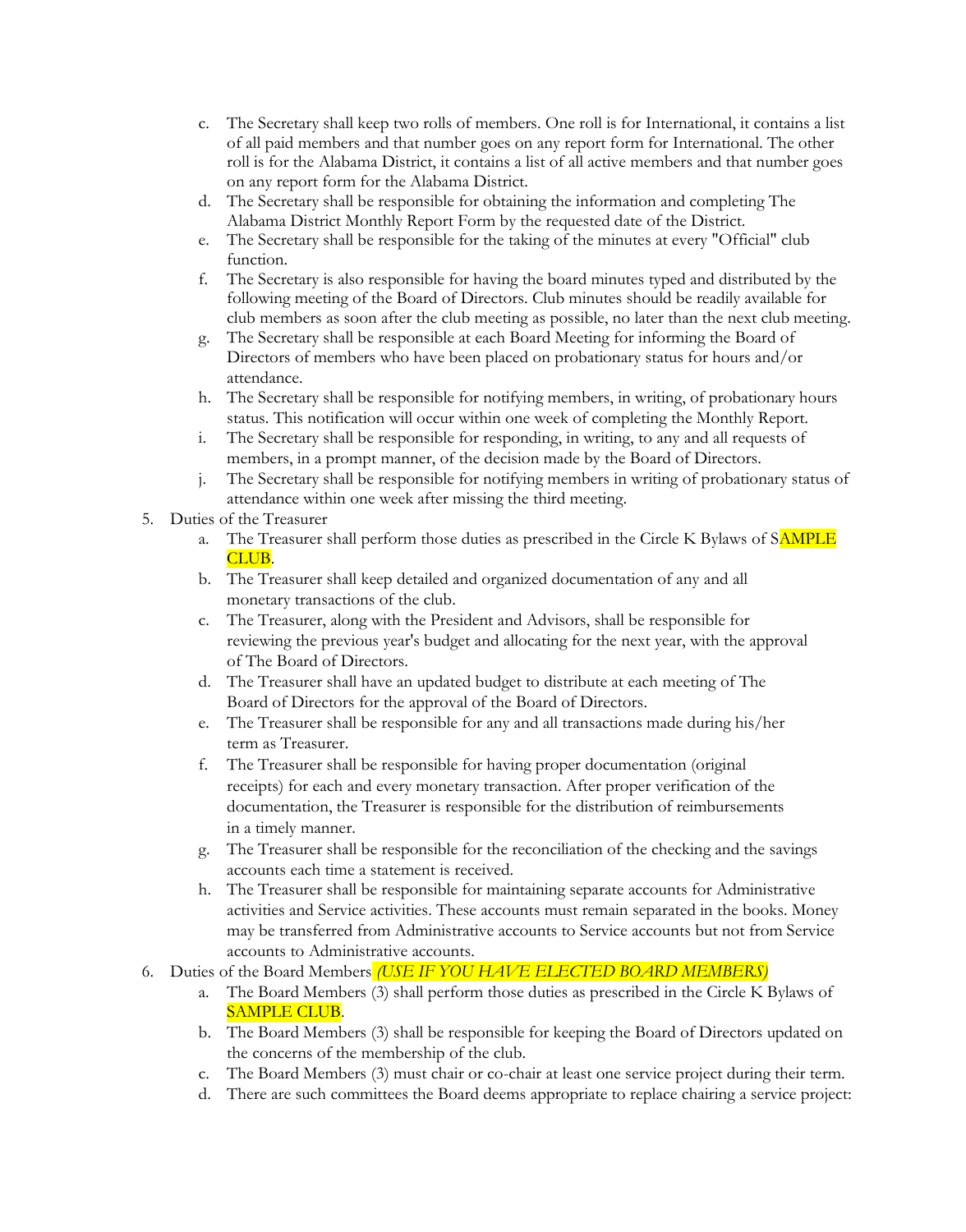Fundraising, Banquet, and Membership.

- 7. Duties of the New Member Board Member *(USE IF YOU HAVE AN ELECTED NEW MEMBER BOARD MEMBER)*
	- a. The New Member Board Member shall perform those duties as prescribed in the Circle K Bylaws of SAMPLE CLUB.
	- b. The New Member Board Member shall be responsible for contacting and recruiting those
	- c. inducted in his/her induction group during their term.
- 8. Duties of the Membership Chair
	- a. The Membership Chair shall be responsible for coordinating of activities in recruiting and retaining of members.
	- b. The Membership Chair, although not a member of the Board of Directors, is encouraged to attend all board meetings.
	- c. The Membership Chair shall be responsible for obtaining the information needed to for the Board of Directors to vote on the membership of a potential member. Information includes information sheet, hours requirement, meeting requirement, dues payment, training session attendance, board orientation attendance, banquet attendance, fundraising hours, and any other requirement needed to become a member.
	- d. The Membership Chair shall be responsible for presenting a Membership Report at club and board meetings.
	- e. The Membership Chair shall be responsible for the coordinating of the Get On Board Day and Open Houses in the fall and spring.
	- f. The Membership Chair shall be responsible for presenting nominees for the "Outstanding New Member Award" to the Board of Directors.
	- g. The Membership Chair shall be responsible for the membership certificate, membership pins,
	- h. "Outstanding New Member Award", and a list of all members being inducted for the fall and Spring Banquets.
- 9. Membership
	- a. As stated in the Circle K Bylaws of SAMPLE CLUB this club shall be of two classes: active and honorary. There is no inactive status. A member wishing to relieve their duties as a member of this club must resign (in writing) or be removed by the club.
	- b. Once a members' dues are sent to Circle K International they are a paid member until October 1 or they cease to be a student at **SAMPLE SCHOOL**.
	- c. Once a member pays his/her dues to the Club Treasurer, they are non-refundable.
	- d. When a member resigns from the club and would like to rejoin at a later date, his/her membership is renewed at the time dues are paid.
	- e. When a member is removed from the club and would like to rejoin at a later date, it is appropriate to ask that past member for an explanation as to their removal, either in writing or at a board meeting. It will be the decision of the Board of Directors as to the membership requirements that must be completed in order to rejoin.
- 10. Requirements
	- a. Club meetings are a vital function of this club. It is necessary for a member to attend the meetings in order to be aware of the activities in the future, which are needed to fulfill requirements to be a member. Potential members shall not be excused from the club meeting requirement. If unable to attend the weekly meetings needed to become a member, then they will have to wait until the following semester to join. However, since returning members are more aware of the daily activities of the club, it is to the decision of the Board of Directors for excusing returning members from the meeting requirement.
	- b. Service Hours are yet another vital function of this club. It is necessary to do a set amount of service in order to be a member. Potential members shall not be excused from the service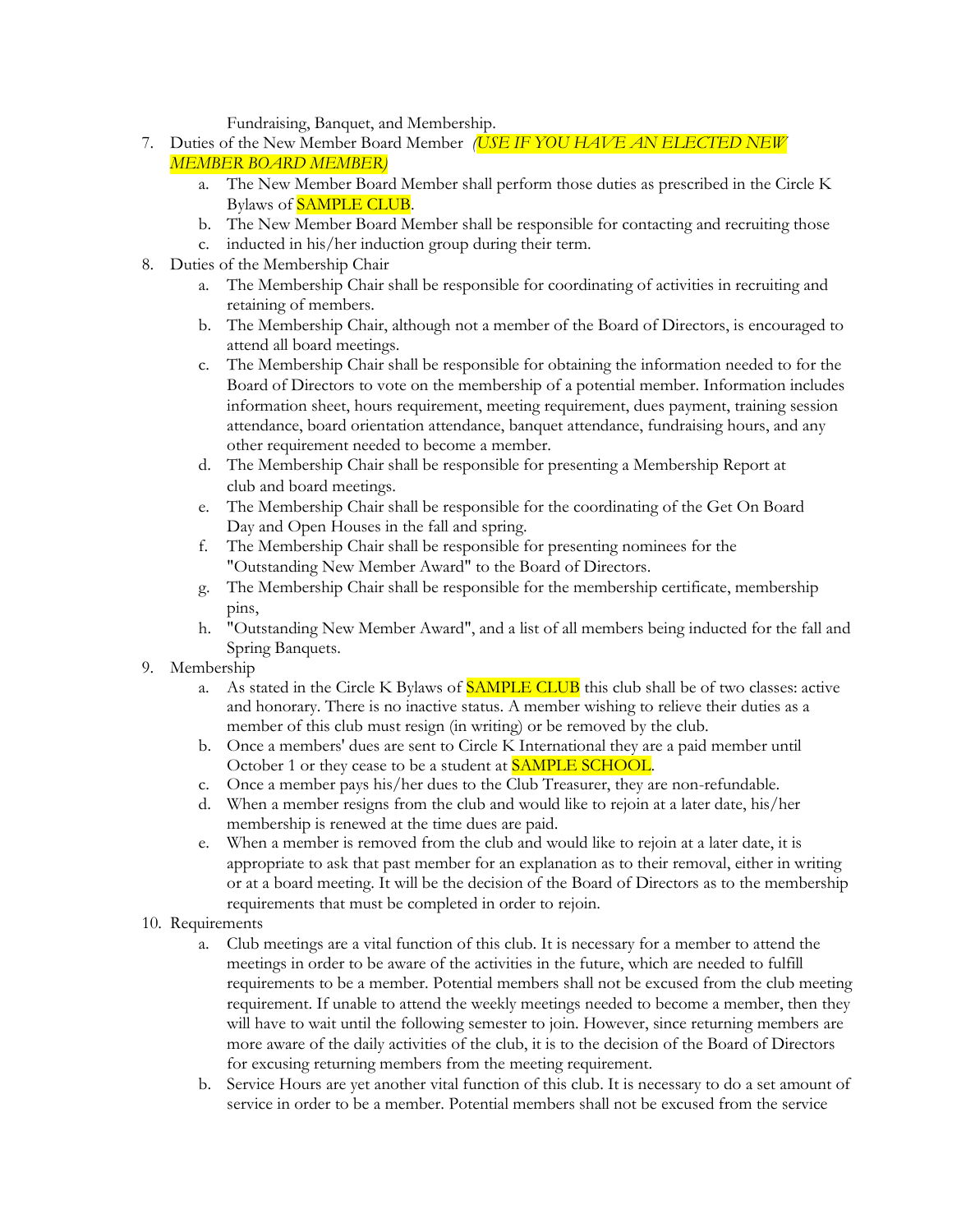hour requirement. If unable to obtain the requirement of hours, then they will have to wait until the following semester to join. Under certain and rare circumstances, returning members have been excused from the hours requirement. However, it is not a preferred practice by the Board of Directors.

- 11. Honorary Membership
	- a. As stated in Article V, Section 3, Subsection b Honorary Members ... shall be entitled to all privileges of membership in the club ... these privileges include reimbursements of convention as would any member attending a convention.
- 12. Service
	- a. Members have the option to perform service that is not part of the Circle K project list. However, it is the decision of the Board of Directors as to how those hours will be accounted for.
- 13. Awards
	- a. Any and all awards given by the Alabama District of Circle K International or SAMPLE CLUB shall be chosen by the Board of Directors after consideration of those who qualify for each award.
	- b. Member of the Month and Member Terms shall be chosen by the Board of Directors after consideration of the nominees presented by the Secretary. These awards are based on Service Hours, Leadership, Fund Raising activities, meeting attendance, and convention attendance, and administrative hours.
	- c. Outstanding New Member shall be chosen by the Board of Directors after consideration of the nominees presented by the Membership Chair. These awards are based on Service Hours, Leadership, Fund Raising activities, meeting attendance, and convention attendance, and administrative hours.
	- d. The Outstanding Commitment to Circle K Award shall be chosen by the Board of Directors after consideration of the application submitted by club members and the Board of Directors. The eligibility, selection, and recognition are described on the application and should highlight the nominees commitment to Circle K throughout their time at SAMPLE **SCHOOL.** This is a lifetime award and should only be given to an individual once. Additionally, the Board of Directors may, after reviewing the applications, determine that no worthy candidates have been nominated and forgo giving the award for a particular year.
- 14. Banquets
	- a. Any member who is included in the official count of the number of attendees of a banquet and it is given to the banquet facility, is responsible for paying the banquet cost.
	- b. In order to match expenses and revenue, members must pay for the banquet in advance. The date in which the banquet costs will be due shall be determined by the banquet chair and announced at each dub meeting and written in the membership requirement sheet given out to new members.
	- c. All potential members are required to attend the induction banquet. Potential members are included in the official banquet count of attendees and are responsible for paying for the banquet cost, unless a reasonable excuse is approved by the board before the official count is called in.
- 15. Conventions
	- a. If a member registers for a convention and the money is received by the Convention Chair and the member is not able to transfer the registration to another member, then that member is responsible for his/her share of the hotel room and he/she may not be entitled to receive a reimbursement as determined by the Board of Directors.
	- b. If a member does not attend the workshops of a convention he/she may not be entitled to receive a reimbursement as determined by the Board of Directors.
- 16. Alcohol